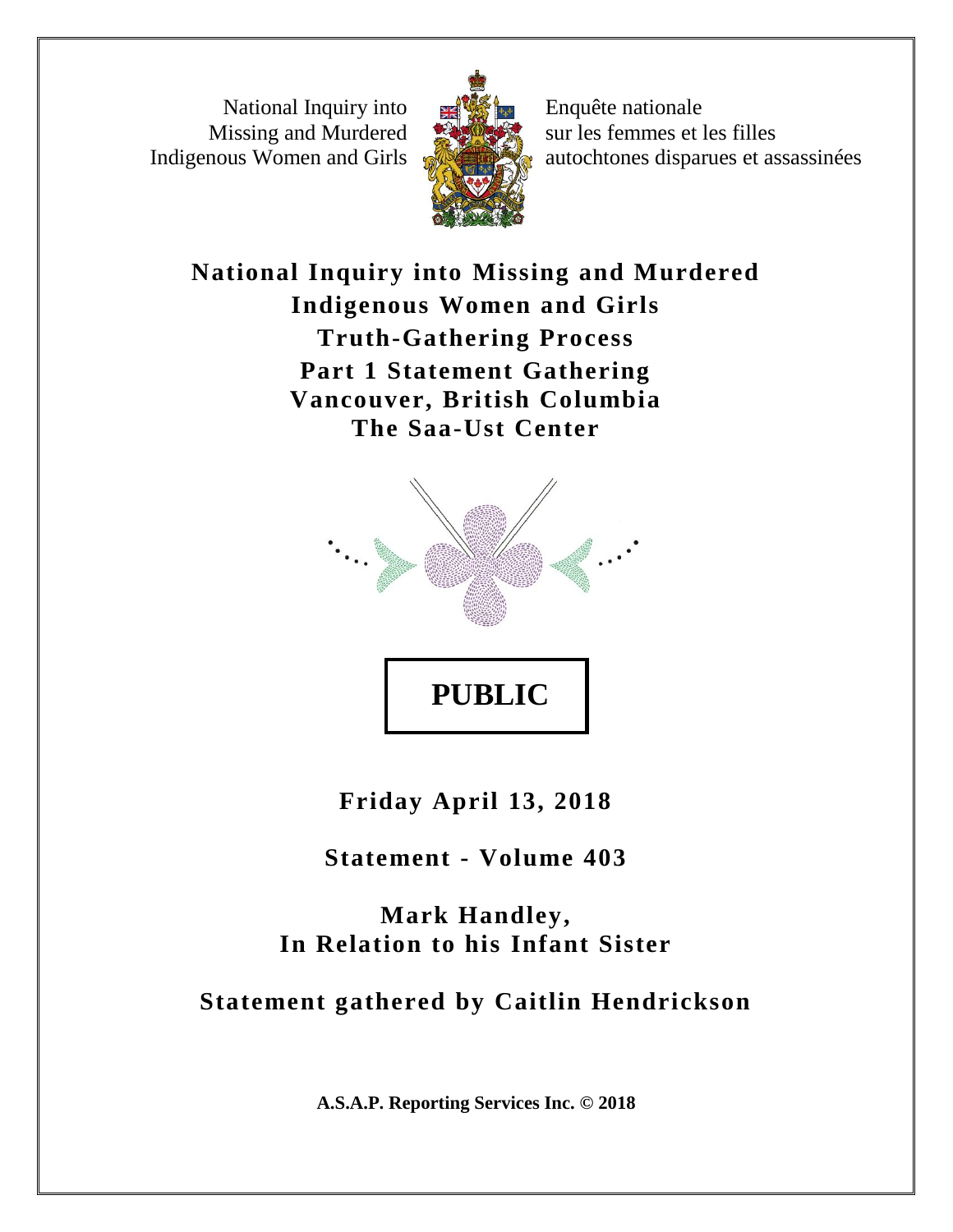**NOTE 1**: Where not required by other statute, redactions to this public transcript have been made pursuant to Rule 55 of the Commission's *Legal Path: Rules of Respectful Practice*, which provides for "the discretion to redact private information of a sensitive nature where it is not material to the evidence to be given before distributing the information to the Parties. The National Inquiry will consider the public interest in releasing this type of information against the potential harmful impact on the individual whose personal information is at issue."

**NOTE 2**: The use of square brackets [] in this transcript indicates that amendments have been made to the certified transcript in order to replace information deemed inaudible or indecipherable by the original transcriptionist. Amendments were completed by listening to the source audio recording of the proceeding and were made by Bryana Bouchir, Public Inquiry Clerk with the National Inquiry into Missing and Murdered Indigenous Women, Girls and 2SLGBTQ, July 3rd 2018 at Vancouver, BC.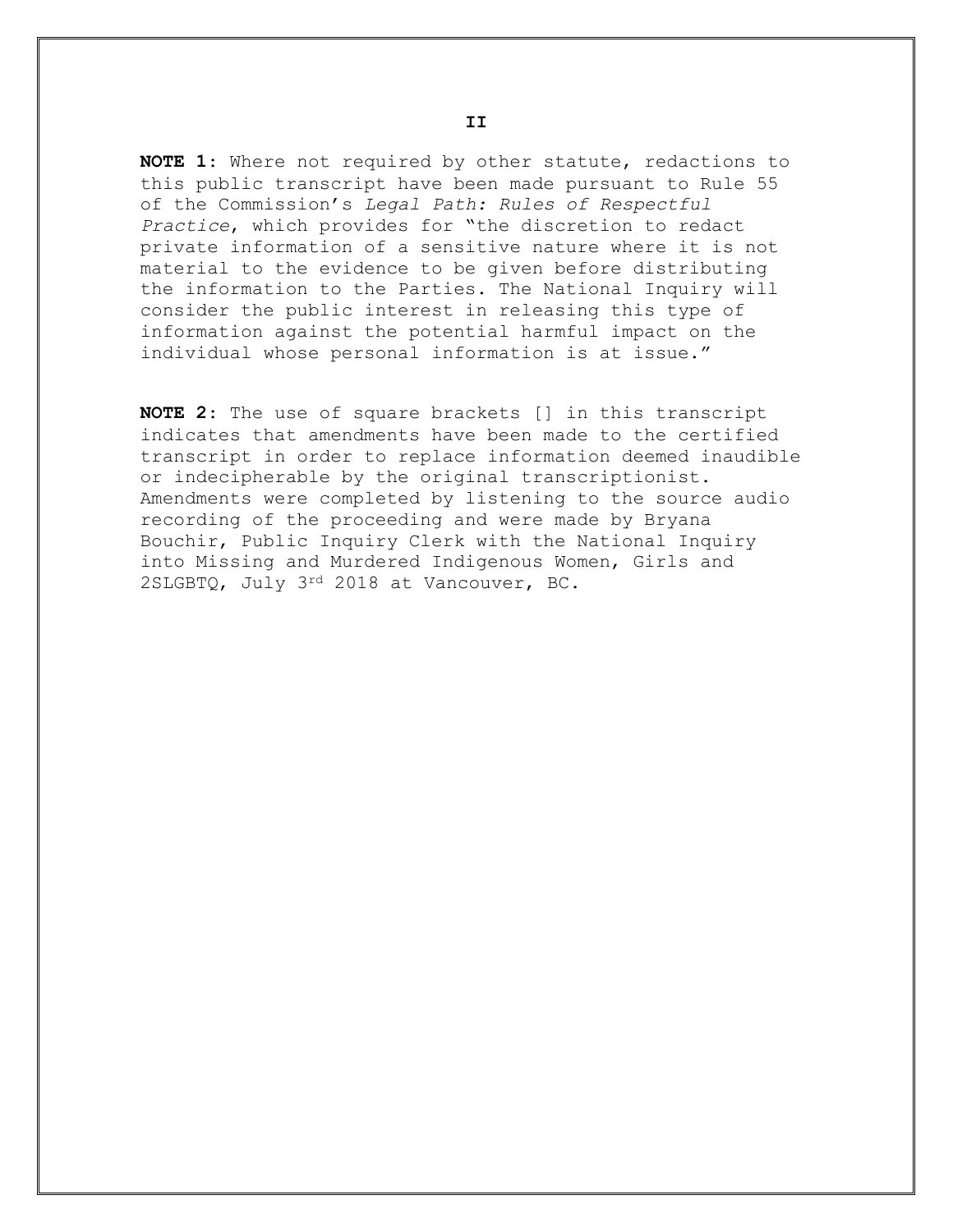#### **III TABLE OF CONTENTS**

| Statement Volume 403<br>April 13, 2018<br>Witness: Mark Handley |  |  |  |  |  |  | <b>PAGE</b> |  |
|-----------------------------------------------------------------|--|--|--|--|--|--|-------------|--|
| Testimony of Mark Handley 1                                     |  |  |  |  |  |  |             |  |
| Reporter's Certification 17                                     |  |  |  |  |  |  |             |  |
|                                                                 |  |  |  |  |  |  |             |  |

**Statement Gatherer: Caitlin Hendrickson**

**Documents submitted with testimony: none.**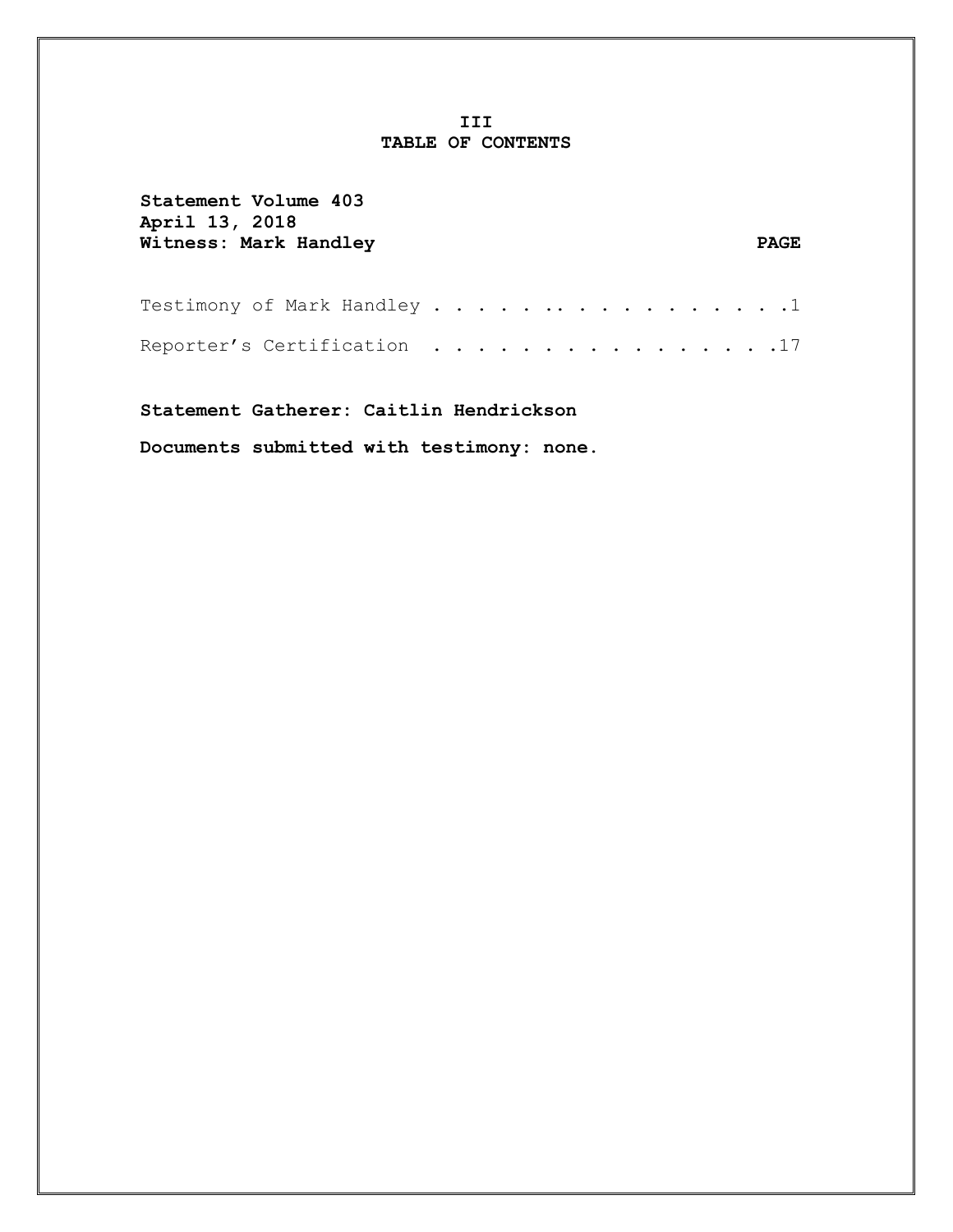Statement - Public 1 Mark Handley (Infant sister)

1 Vancouver, British Columbia --- Upon commencing on Friday, April 13, 2018 MS. CAITLIN HENDRICKSON: So we're recording now. 5 MR. MARK HANDLEY: Okay, good. MS. CAITLIN HENDRICKSON: I'm going to introduce myself. My name is Caitlin Hendrickson; I'm a statement gatherer with the National Inquiry into Missing 9 and Murdered Indigenous Women and Girls. It's 11:19 a.m. on Friday, April 13th. We are here at the Saa-Ust Centre in Vancouver, B.C. I'm going to go over the consent form with you and then after that I will ask you to just introduce yourself and you'll be free to start with what you'd like the Commissioners to know. [*Discussion regarding consent omitted*]. MS. CAITLIN HENDRICKSON: And then I'm going to witness here. And with that I will get you to introduce yourself. If you could spell your last name for the people who are going to transcribe it and then you can talk about what you'd like the Commissioners to know. 22 MR. MARK HANDLEY: Sure, okay. My name is Mark Handley, H-A-N-D-L-E-Y. Just to give you a bit of 24 context, I was born Dean John Cochrane (ph); I'm an adoptee and I'm from Saskatchewan. My birth father is from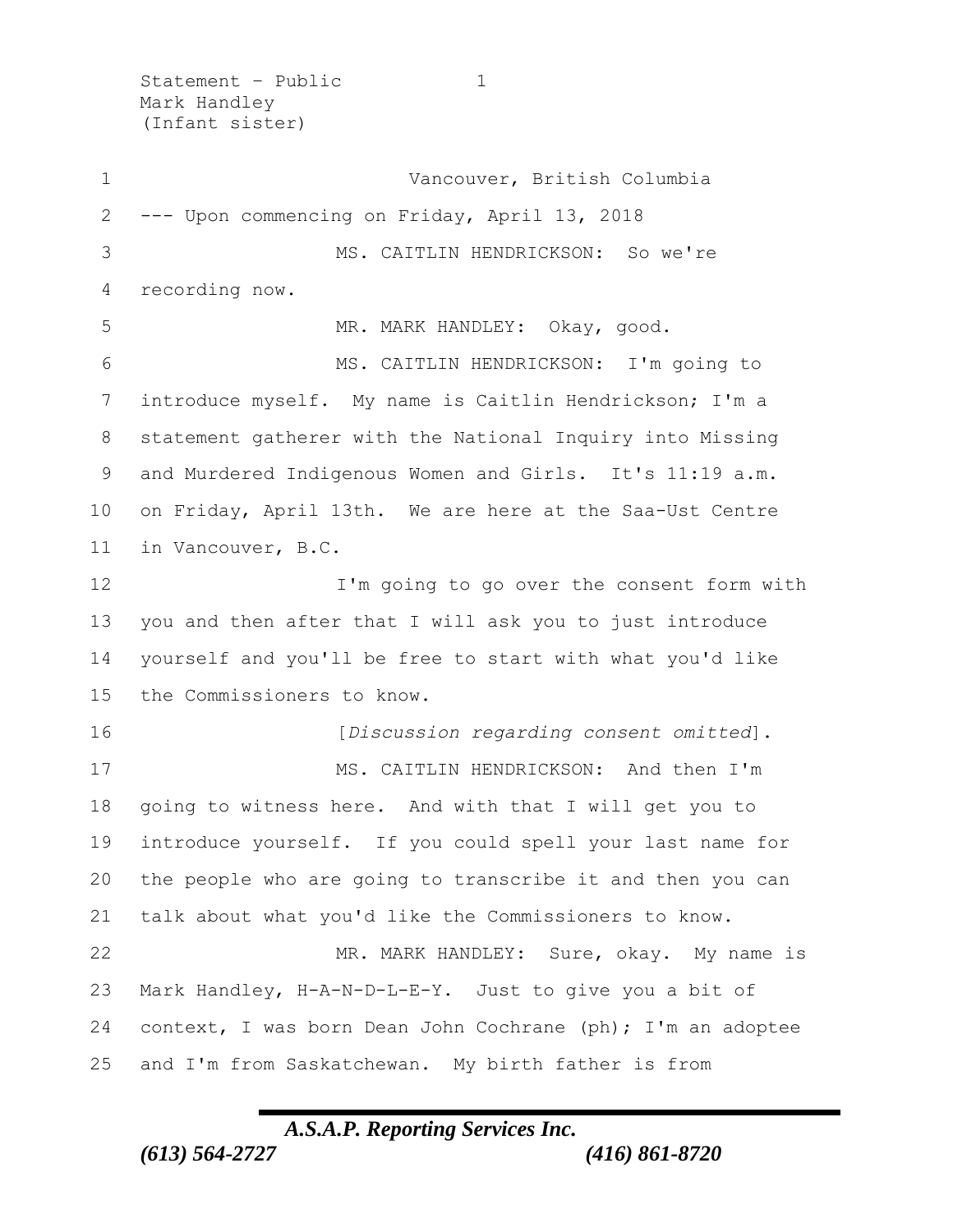Statement - Public 2 Mark Handley (Infant sister)

 Mistawasis. My birth mother is from Cumberland House. So that's Plains Cree and Swampy Cree, and I was born in Prince Albert.

 I wasn't adopted at birth, I went through several foster homes, I think it was five, before I was -- five foster homes before I was adopted. My parents were British that raised me and I have one other sister that is adopted and one natural sister and one natural brother from my parents. So I grew up in a very blended family.

 And I'm referred to as a "Sixties Scoop." I was referred to as an "apple" and I think I've paid my dues enough within the Aboriginal community over the last 20 years that I don't refer to myself as an apple anymore. And that was a reference point of when I came into the Aboriginal community that was really reiterated numerous times and now it's -- it's something I've dropped from my - - from how I identify myself.

**It was in the late '90s that I got**  reconnected back into the Aboriginal community. And ironically I was working for the United Native Nations at that time and I had a job as a family reunification officer, so I worked with other adoptees and foster people like myself reconnecting them back to their families or if they wanted just to get their status. It was either of those two directions that people went for when they were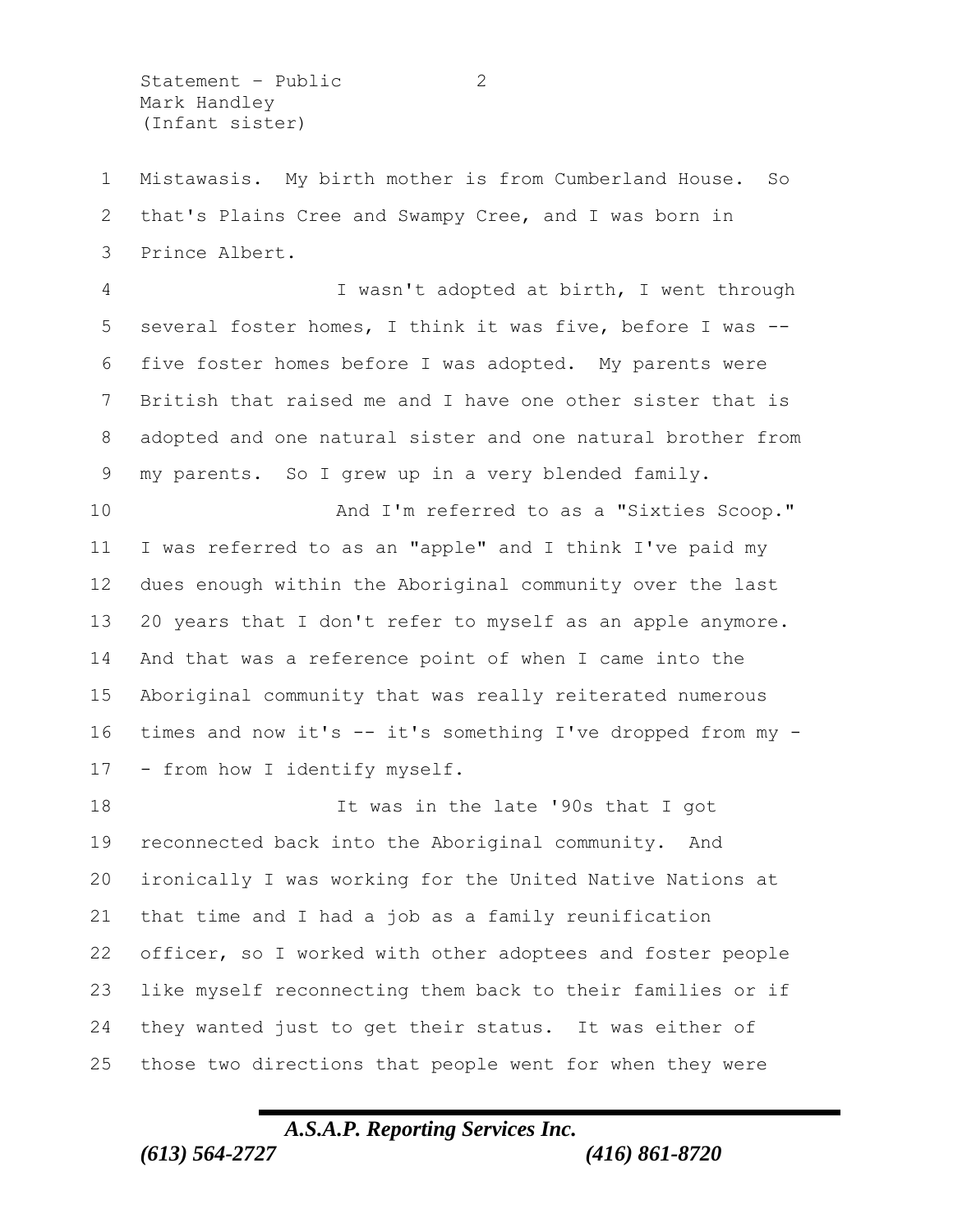Statement – Public 3 Mark Handley (Infant sister)

 wanting to get services from the UNN at that time. So I began my search roughly around the same time to be able to get my own status and that was what -- really what I wanted to do was get that, so that would be the late '90s and I would be in my mid-20s at that time. 6 And what I found, it was a really actually a long process in total by the time I started looking to when I actually found -- got my status card and met my family, it was a four-year period. And so for whatever reason it was just like -- there was a lot of research to do. 12 I met my birth mother first and on my -- when I was adopted on my birth certificate -- before I got my adoption order, but on my birth certificate it just showed my birth mother, it didn't show a birth father. So one of my first questions to her was: Who is my father? 17 My father was -- and she named him, [Father], he went through residential school and there's quirks in his personality and our relationship, he's still alive, that sort of plays -- play itself out because I think is what he went through in residential school he's not a nice person, he's quite selfish, and he's, I believe, cruel. He's ironically a Correction -- CSC, he

works as an elder in residence, so he flies around into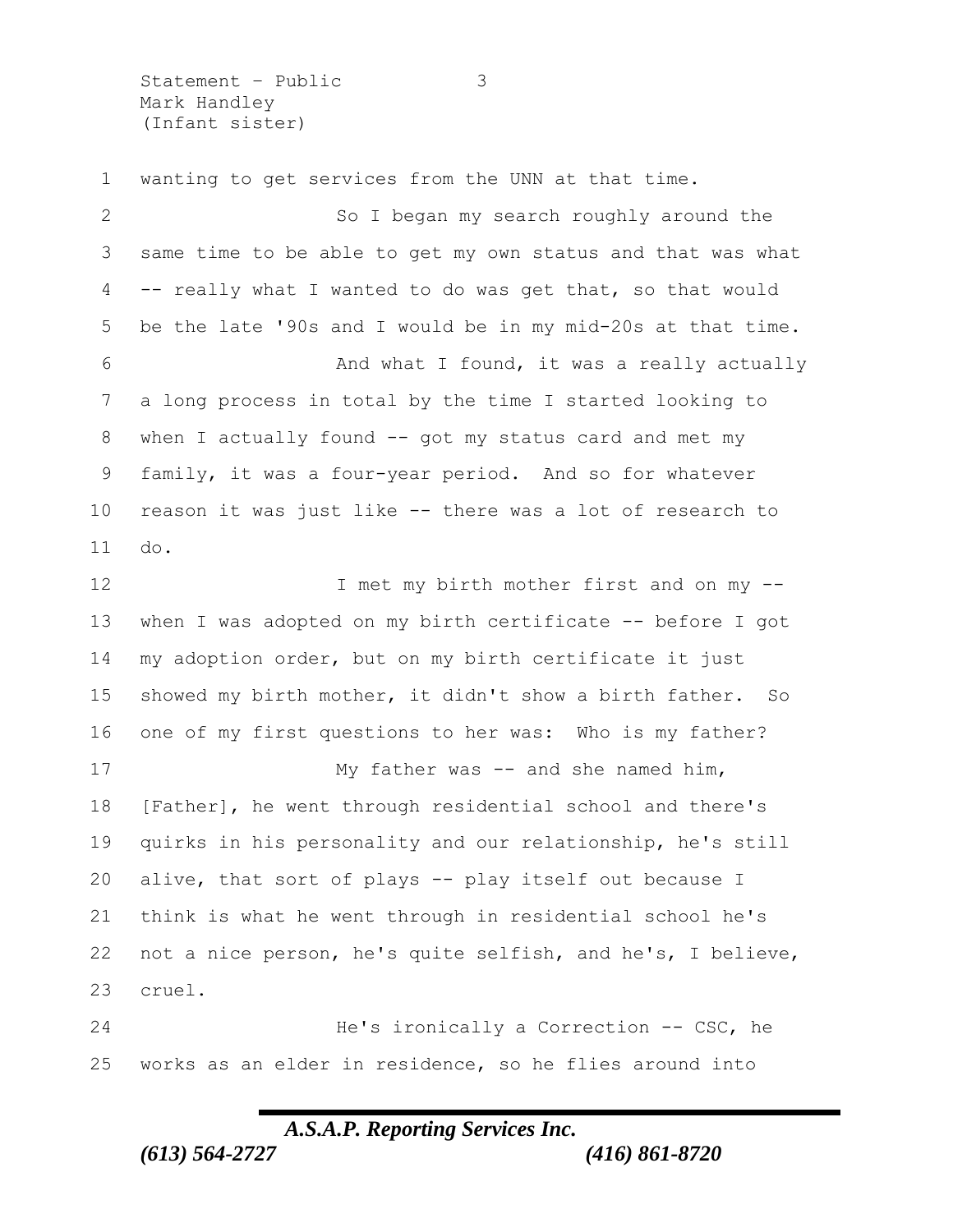Statement - Public 4 Mark Handley (Infant sister)

 Saskatchewan to different institutions doing his elder work. So he's known in the community as doing that. 3 But his father, my mushum, my qrandfather, is [Grandfather]. And there is a high school in Saskatchewan that was named after him, the [Grandfather's name] High School, and so that's skip the generation is sort of how I reference back into where I see myself and not so much like as my father but more as my grandfather who I follow as. So my birth mother, I met her, we -- I 11 went to -- she had married into the Opaskayak Cree Nation, OCN, in Manitoba and she had married. After she had given me up she had married [Step-father] was the [elected First Nations position] for about 20 years into that period, so that's when I walked into her life. 16 So my siblings that she had kept -- she kept her six kids after me, so they grew up and they were quite political, (inaudible) they were contributing, well, they still are, members in the community in Northern 20 Manitoba, so they all -- so I really don't have a close relationship with them. For me, it was like one person meeting many people; for them it's them just meeting one person. And I wasn't part of that family structure, so I'm kind of excluded as an adoptee of being not part of that family.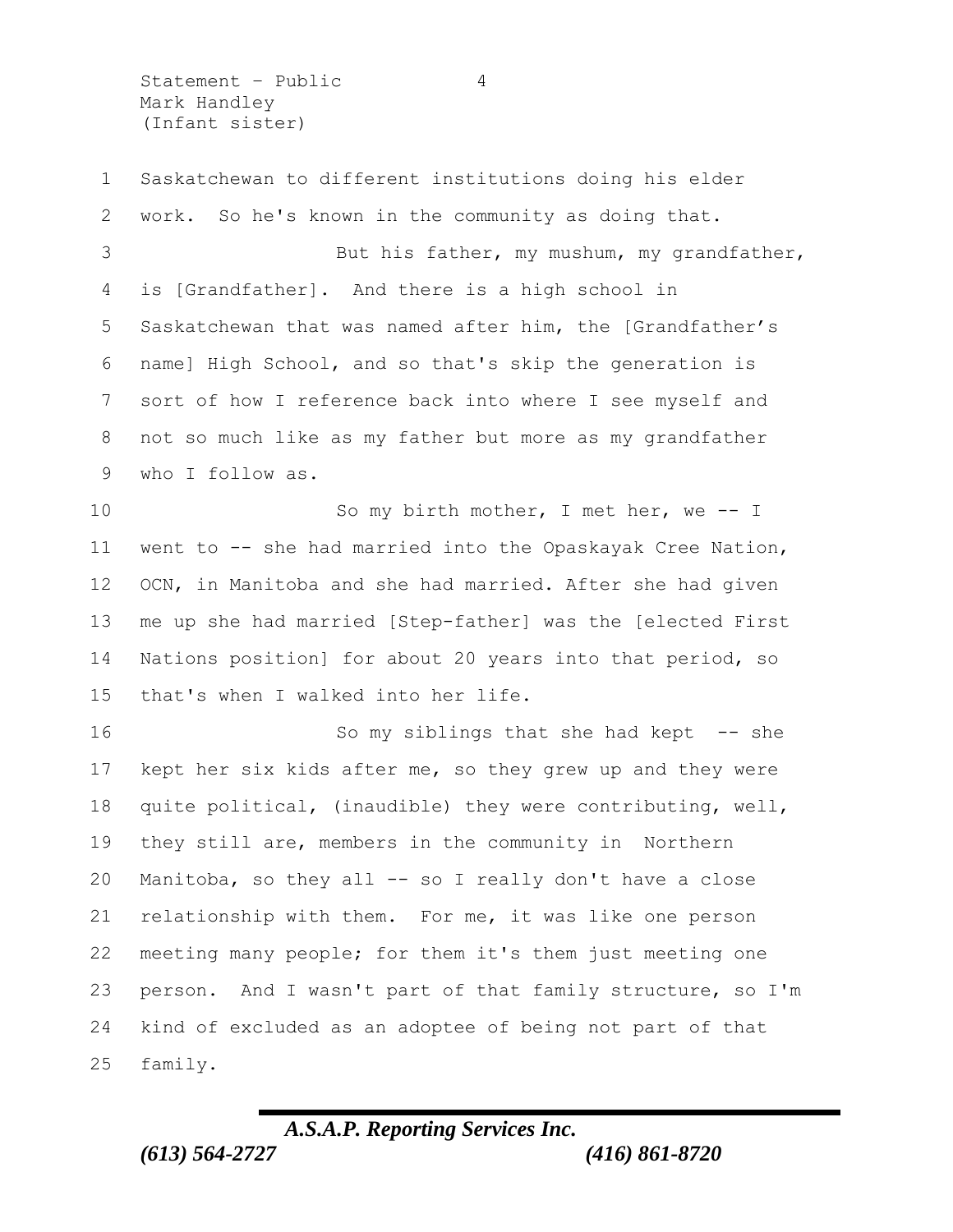Statement – Public 5 Mark Handley (Infant sister)

1 And then on my birth father's family, he kept his core family and then I had three other siblings, and we're referenced as the "throw away kids" because we weren't raised by him. And I was the only one adopted, the others -- the other two, [Sister 1] and [Sister 2], they were raised by their mothers, so the family dynamic there is splintered as well. 8 And when I first got back into the Aboriginal community or into finding out who my birth family was, there was a story that people were referencing and that was back in the -- I think it was '76/'77, there was a -- just to go a step back. My father was from Mistawasis living in Saskatoon and so I have a number of people I know that are based here in Vancouver where I'm based that would -- that knew my father when he was quite a heavy drinker and a partier and very social in that generation of Aboriginal men in Prince Albert at that time. So it's -- so he was married to this woman from [First Nation in Saskatchewan] I think it's called, and they had four kids -- five kids. And the story from 21 what I understand is she -- and I'm not sure if she actually did it, [Father's wife] -- she threw and shook that child and that child died as a result of that interaction, that beating, and she went to jail for it, so [Father] didn't. So I don't know what the complicity or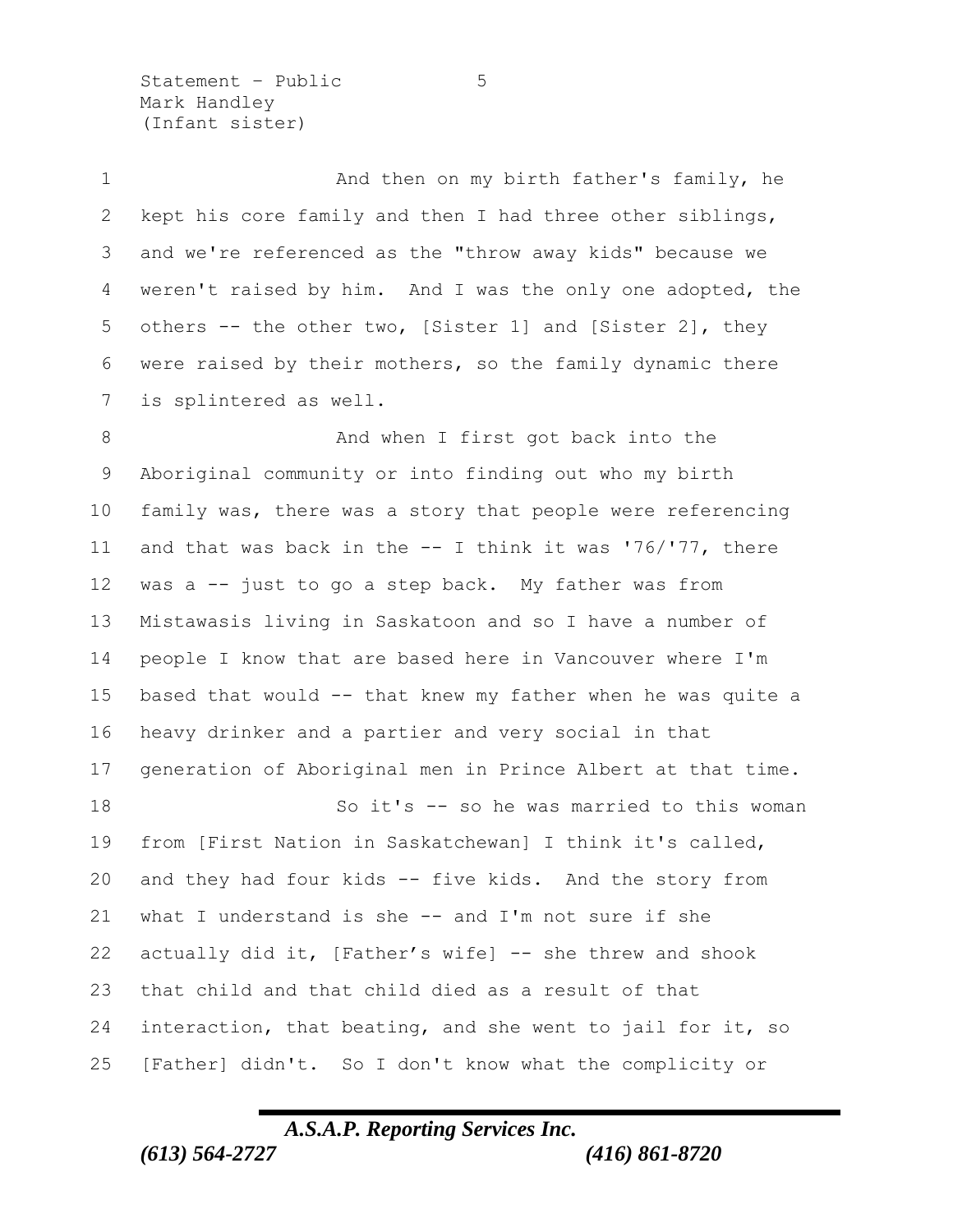Statement - Public 6 Mark Handley (Infant sister)

what actually happened within that scene.

2 And the reason I want to bring this forward is to bring acknowledgement to that child. And I've not really heard the full story, just from one sibling telling me the story of like something happened there. And my brother [Brother], he passed away last year due to an illness, but he was entrenched in the gang life in Saskatoon. And we weren't close but he would tell me stories but he never told me that story, and I know that probably impacted him as a child because he would have been about four or five when that happened. **And at that period when [Father's wife]**, she went to jail, I don't know how much time she served but it would have been within a women's federal institution in Saskatchewan somewhere, I'm not sure which one, and [Father] turned around and stopped drinking. I guess that was a life change time in his life of where he went into sobriety and now he speaks as one in sobriety. 19 But it's really, I think, impacted his life not having the skills to be able to acknowledge his children. And that's where I come out of that, that not having that relationship, and I blame that on his residential school experience of not being able to express how to be a father and respecting that role there. So I think that's basically what I wanted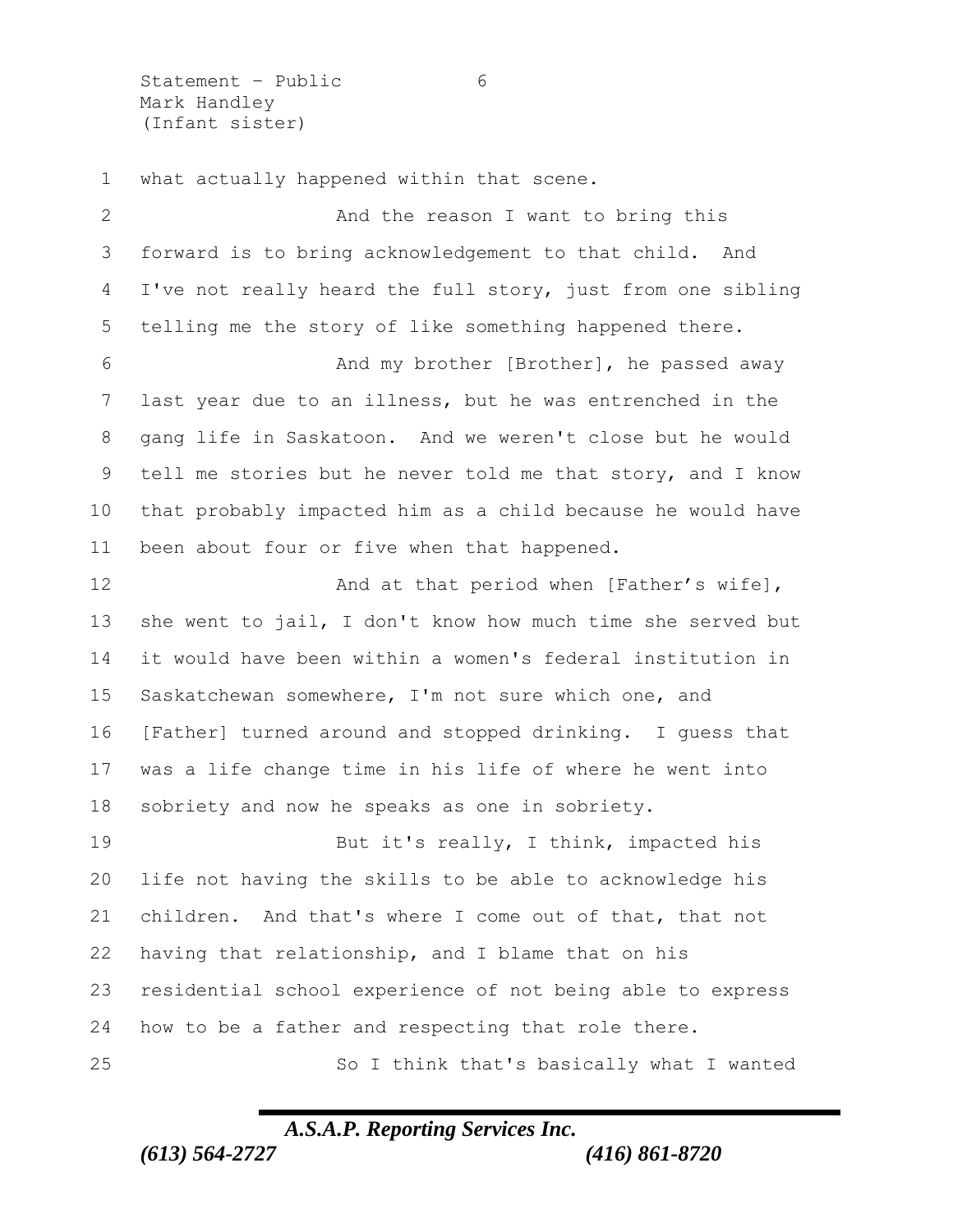Statement – Public 7 Mark Handley (Infant sister) 1 to share -- 2 MS. CAITLIN HENDRICKSON: Okay, do you  $3$  mind  $-$ 4 MR. MARK HANDLEY: -- and I'm not sure --5 MS. CAITLIN HENDRICKSON: -- if I ask a 6 few questions? 7 MR. MARK HANDLEY: Oh please, yeah. 8 MS. CAITLIN HENDRICKSON: So you said your 9 father's community was Mistawasis? 10 MR. MARK HANDLEY: Mistawasis, yeah. 11 MS. CAITLIN HENDRICKSON: Where is that? 12 MR. MARK HANDLEY: Mistawasis is west of 13 Prince Albert. It's part of the Prince Albert Grand 14 Council, so it's the -- there's four tribal places: 15 Mistawasis is -- Mistawasis, Ahtahkakoop. There's four 16 bands that are (inaudible/voices overlap). 17 MS. CAITLIN HENDRICKSON: And which band 18 did you manage to get registered with? 19 MR. MARK HANDLEY: Opaskayak Cree Nation. 20 MS. CAITLIN HENDRICKSON: Opaskayak. 21 MR. MARK HANDLEY: And that's OCN. O-P-A-22 S-K-A-Y-A-K. And as I say, back there just 23 (inaudible/voices overlap) -- 24 MS. CAITLIN HENDRICKSON: Sorry, can you 25 spell that again?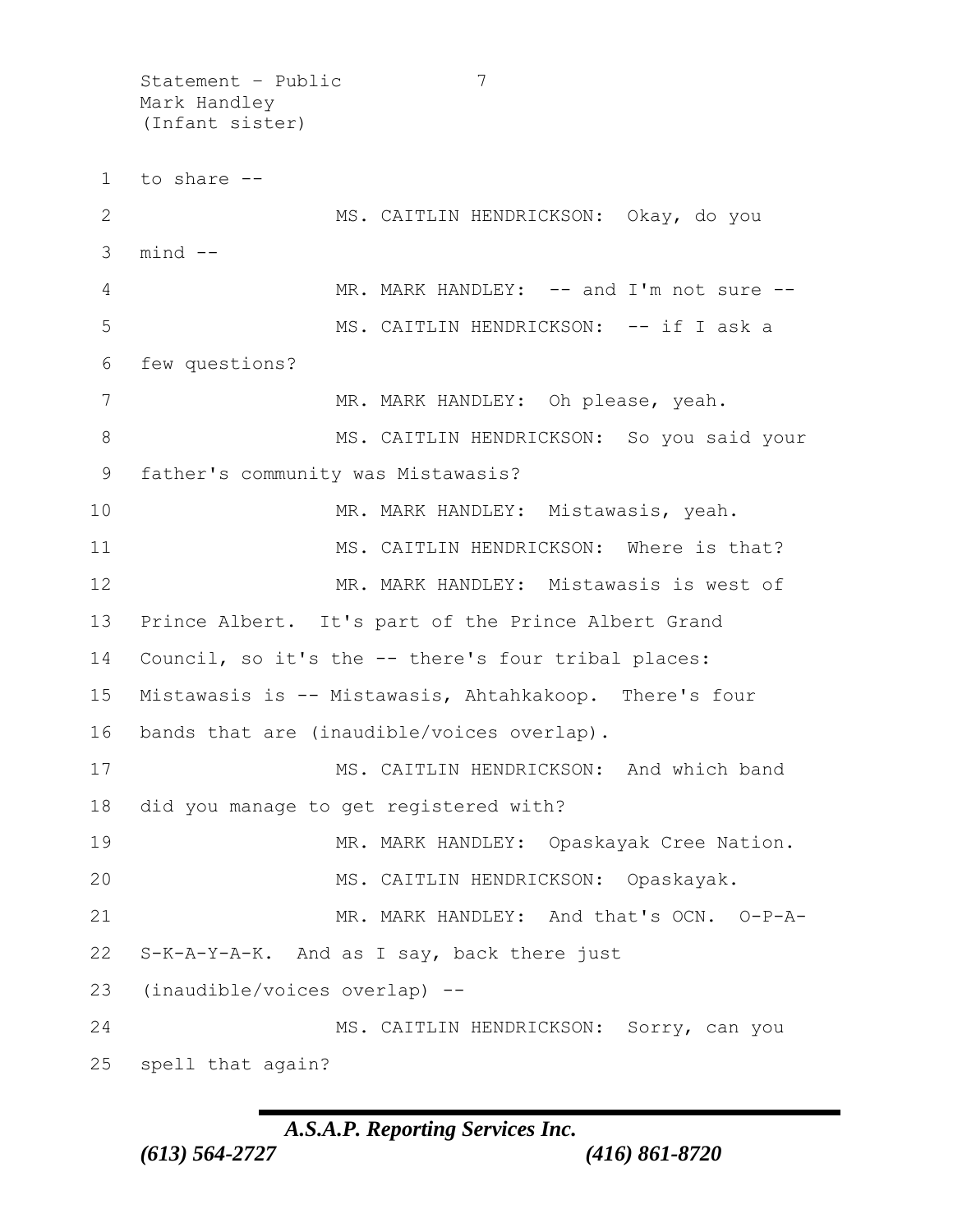Statement - Public 8 Mark Handley (Infant sister)

1 MR. MARK HANDLEY: Yeah, O-P-A-S-K-A-Y-A-2 K. MS. CAITLIN HENDRICKSON: Okay. MR. MARK HANDLEY: And what they say is like just the way it sounds. MS. CAITLIN HENDRICKSON: And is that a Cree nation? 8 MR. MARK HANDLEY: Opaskayak Cree Nation, yeah, and it's in Manitoba. MS. CAITLIN HENDRICKSON: Do you remember much about your experience being in foster placements before your long-term adoption? 13 MR. MARK HANDLEY: No. 14 MS. CAITLIN HENDRICKSON: Okay. 15 MR. MARK HANDLEY: No. But I've got my adoption records and they showed me that I was placed in I think it was four, the fifth being where I was adopted into, and it was in Price Albert, Melford, Coal Lake, and I 19 forget the (inaudible) [other] city or town. But -- MS. CAITLIN HENDRICKSON: Okay. 21 MR. MARK HANDLEY: -- but that was a normal thing to do, was like move the child at night-time and then move them into whatever home they're going into, but I don't remember. And when my parents got me I asked what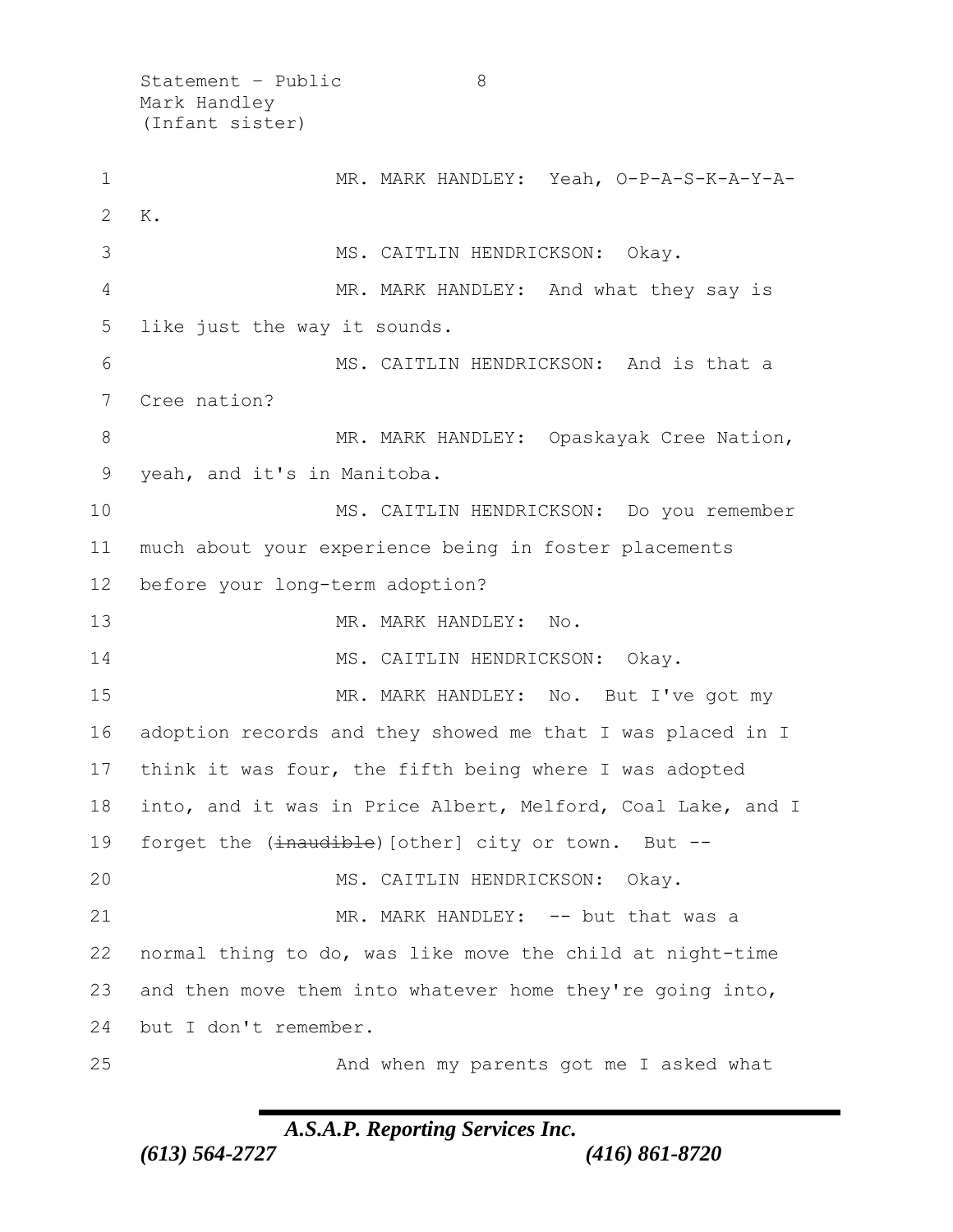Statement - Public 9 Mark Handley (Infant sister)

1 was I like after coming out of those different places, they -- I was supposedly a good kid. MS. CAITLIN HENDRICKSON: How old were you when you were finally placed with your -- the family that you were raised with? MR. MARK HANDLEY: About a year old -- 7 MS. CAITLIN HENDRICKSON: Okay. 8 MR. MARK HANDLEY:  $--$  so. 9 MS. CAITLIN HENDRICKSON: Do you have any documents that you would like to share with the Inquiry, like your adoption records or anything like that? MR. MARK HANDLEY: I don't have any right 13 now. 14 MS. CAITLIN HENDRICKSON: No, that's okay; I just mean like afterwards. If there is something that you wanted to provide as part of your testimony it just -- it's a greater tool for the Commissioners to see. MR. MARK HANDLEY: If I can think of one I'll provide one. MS. CAITLIN HENDRICKSON: Sure, yeah. 21 It's totally optional. It's just a suggestion. 22 MR. MARK HANDLEY: Okay. MS. CAITLIN HENDRICKSON: And what was life like with your family, growing up with adopted siblings as well?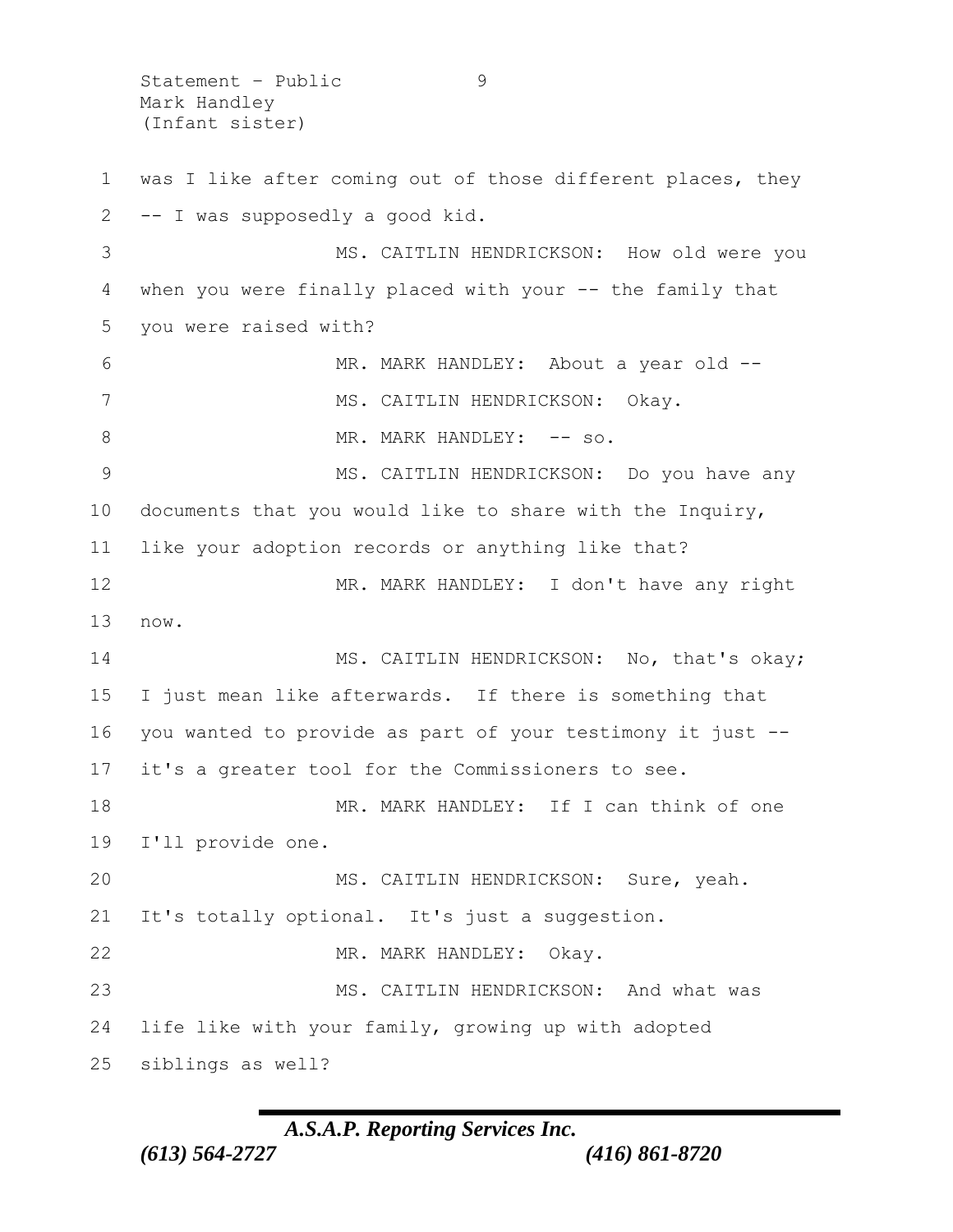Statement – Public 10 Mark Handley (Infant sister)

 MR. MARK HANDLEY: I consider it normal but it wasn't normal. It was like, I mean, being adopted and my parents were British so I had a really British upbringing, living in England probably a total of six years. I went to a university in France for a year so really away from. And the cultural loss is what I notice now. 8 And I think that if I had wanted to -- you know, we want money, we want to be able to be within our own incomes, but I've really worked to maintain myself in the Aboriginal non-profit off-reserve program. 12 MS. CAITLIN HENDRICKSON: M-hmm. MR. MARK HANDLEY: That's what I've gravitated towards, but that shows you like I'm seeking a cultural loss. I'm seeking to acceptance within the community and that's still where my heart is. I gravitate towards that, so. I'm not -- if it had been normal I think I would be doing -- I'd be making money, having -- owning homes and doing different things like that or have a certain amount of wealth, but I'm immersed in the Aboriginal experience. MS. CAITLIN HENDRICKSON: And your adoptive sister was she Indigenous as well? MR. MARK HANDLEY: No, she was part black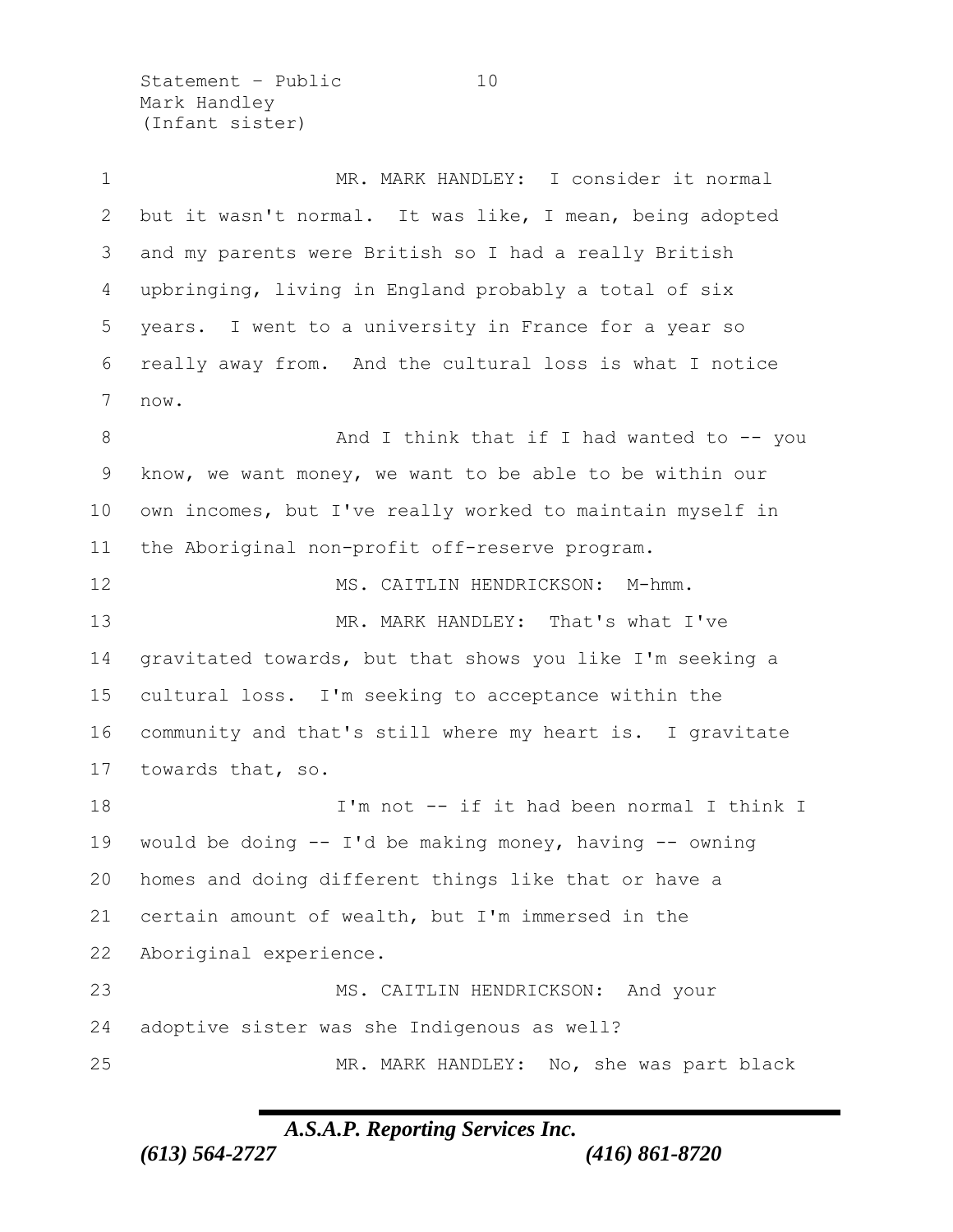Statement - Public 11 Mark Handley (Infant sister)

and East Indian --

2 MS. CAITLIN HENDRICKSON: Okay. MR. MARK HANDLEY: -- so I was really -- and she's never gone back to look for her birth family to build a -- look for that identity. She had a -- she started her family almost right out of high school, so that was her -- what I see as her way of accepting herself and who she was going through adoption. 9 MS. CAITLIN HENDRICKSON: And what is your relationship like with your adoptive family? 11 MR. MARK HANDLEY: Very close. I know what my parents are having every day. I'll talk to them 13 once or twice a day. They're not long conversations, they're not deep conversations, but there is communication that happens there and I think it's reciprocal in both of us needing each other. 17 MS. CAITLIN HENDRICKSON: And do you have a relationship with your mom now that you've met her? MR. MARK HANDLEY: I went -- I moved back to Saskatchewan because she was going through the last stages of her diabetes and she had lost her leg, she had dementia, she was blind. It was really -- a really harsh recognition of watching somebody have diabetes. You hear about it as a statistics but it's -- but actually seeing it firsthand.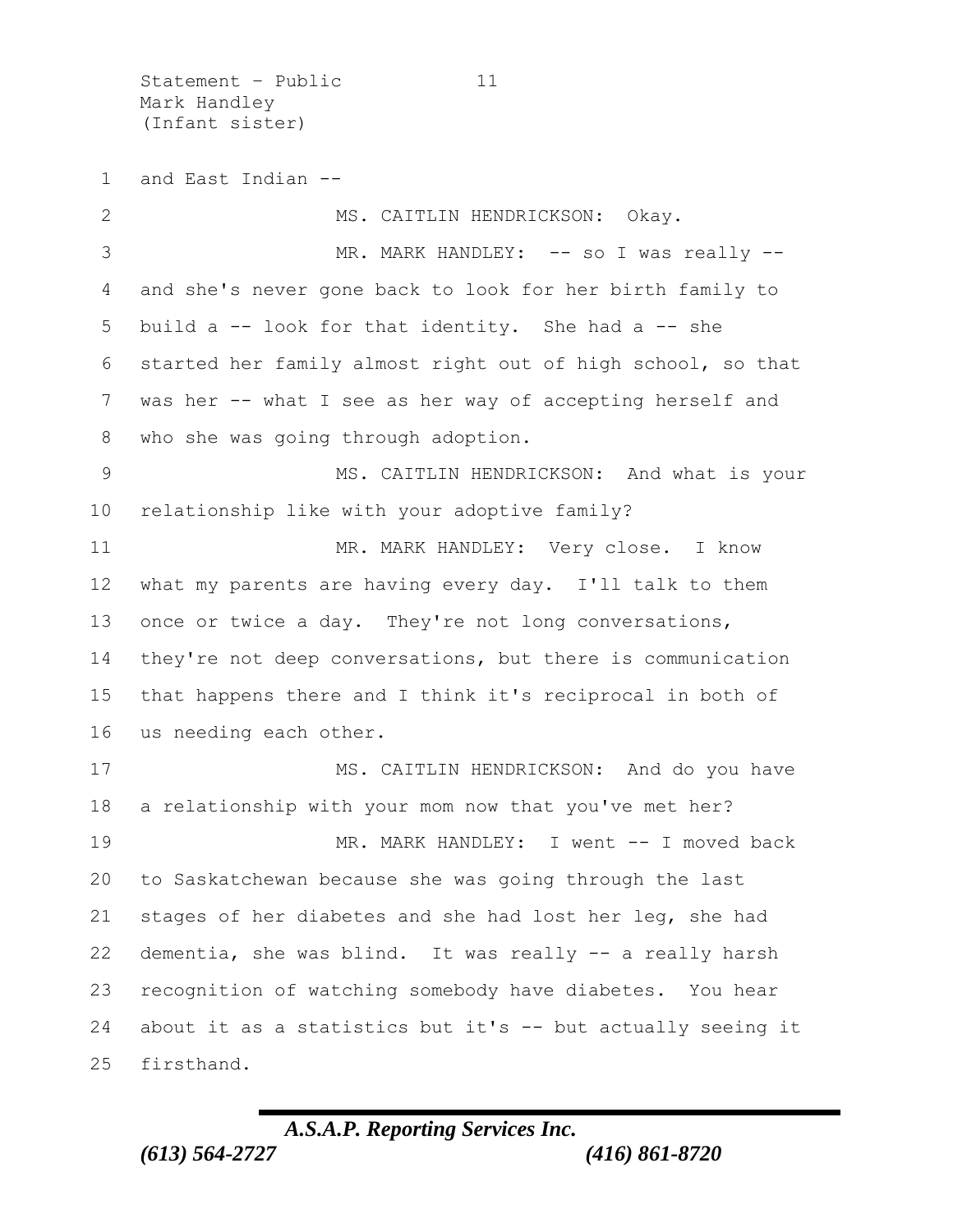Statement - Public 12 Mark Handley (Infant sister)

1 And my other -- her other five kids, six kids they -- four of them are on the needle and just one is not -- doesn't have diabetes. So I sort of battle with that whole concept of like, you know, I'm scared of getting diabetes. So living here in Vancouver I got what I call a 60 block diet. I try to walk 60 blocks a day. I may manage it maybe three times a week, but it's about an hour and 20 minutes of walking but that's how I keep that off. 9 And the other thing about being adopted is that there's genotypes and phenotypes. Genotypes of what you're directly inherited with and what your -- why you're -- you look the way you do, and phenotypes are what your environment is. 14 And so I know that growing up that I was fed properly and so that's why I think I've been -- I don't have diabetes is because of that. So I'm grateful for being adopted, like it's -- it was my hand that I carry so it's -- I'm okay with it. MS. CAITLIN HENDRICKSON: Do you have any recommendations for the Commissioners about what you'd like to see come out of the Inquiry for First Nations, Inuit and Métis people? MR. MARK HANDLEY: It's not so much a recommendation but the acknowledgement of non-status Métis and Inuit, because quite often it's like are you treaty or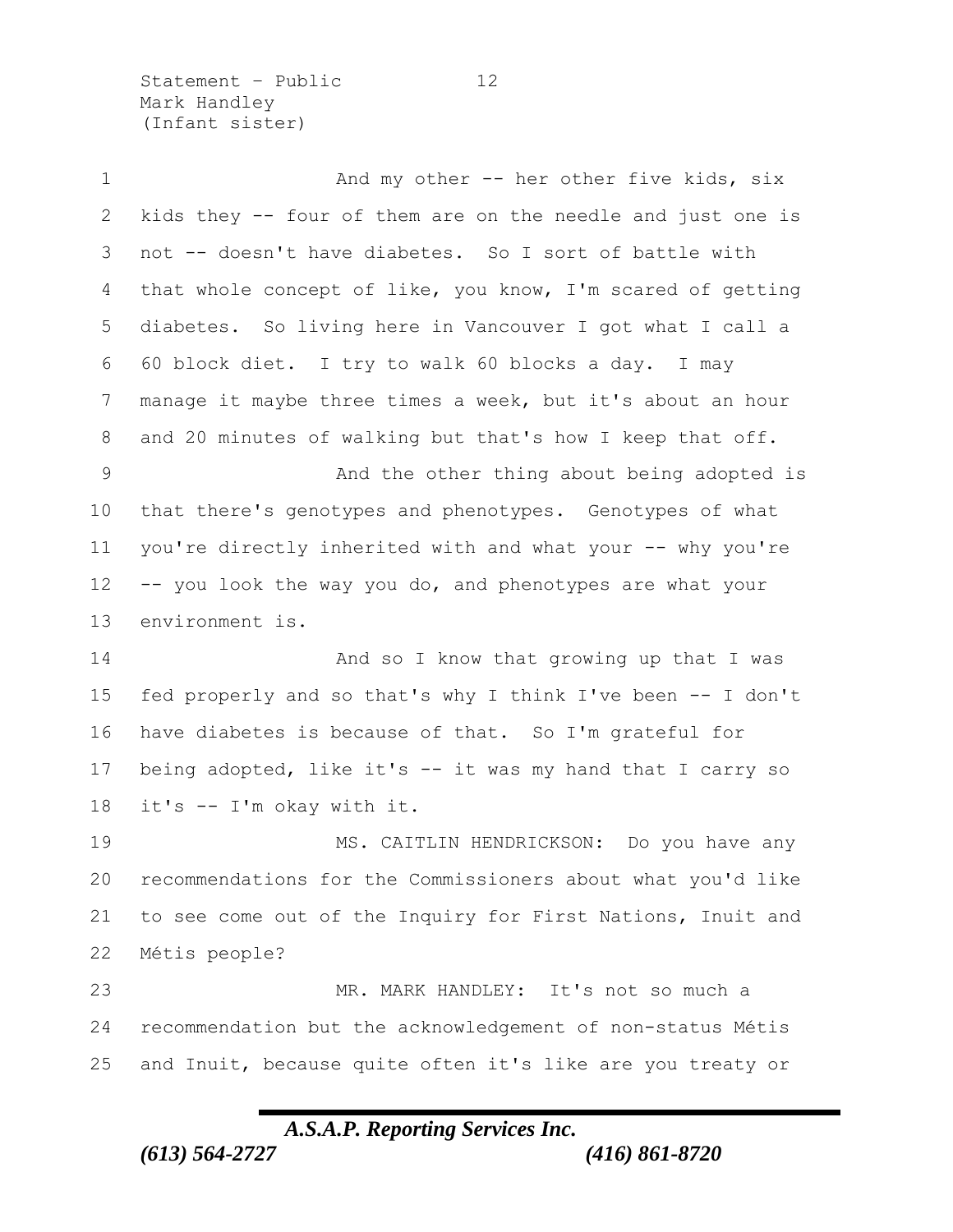Statement – Public 13 Mark Handley (Infant sister)

are you status, that seems to be the preference.

 But I grew up thinking I was Métis so I identified to that more and then when I found out I was status it was kind of a bonus. But I think it's important to have the inclusion of what the Indian Act acknowledges Métis.

 Because I'm going through the Sixties Scoop thing right now and they're only paying out the people that are actually status. I don't fully agree with what that is, but the inclusion of Métis, non-status, and I guess at some point a recognition of the people that didn't make it.

 When I left or started to get my education, I went in for criminology and things like that. But I noticed that within the federal institutions a lot of those people were non-status, Métis or adopted and they're the ones that were, you know, living in that federal institutions and I was just like that could have been me, you know, very similar backgrounds. But I think my parents that I was raised by, my father was a teacher, my mother was a teacher but she was just a homemaker, but it was a really -- yeah, it was -- it was a healthy upbringing. MS. CAITLIN HENDRICKSON: Can you remind me of your birth name again? MR. MARK HANDLEY: Dean John Cochrane. I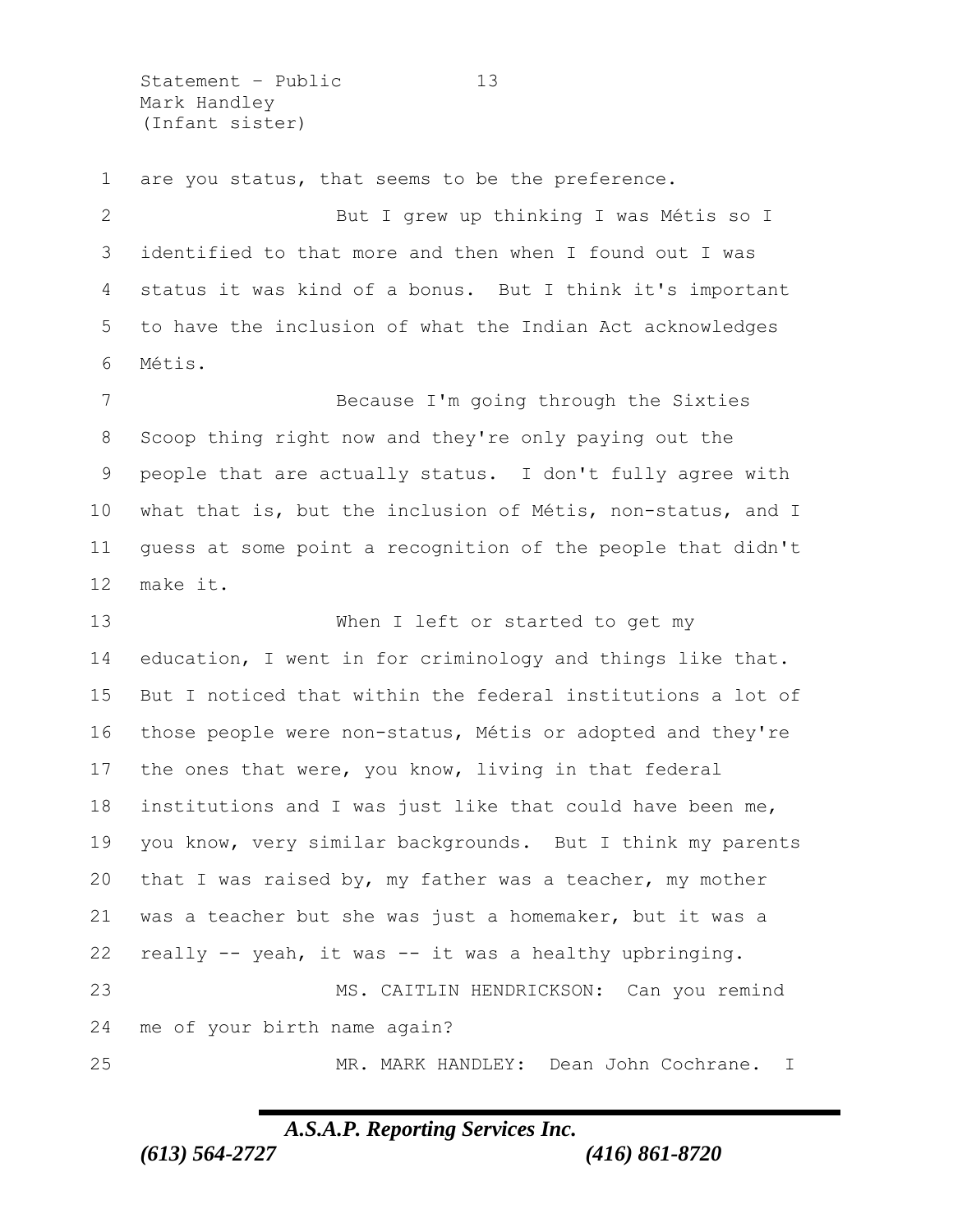Statement – Public 14 Mark Handley (Infant sister)

 was named after Dean Martin. And John was my grandfather's name and Cochrane is her maiden name. MS. CAITLIN HENDRICKSON: Well, I'm glad to hear that you kind of -- like it sounds like you went through a lot to get those answers of where you are from and what your identity is -- 7 MR. MARK HANDLEY: Yeah. 8 MS. CAITLIN HENDRICKSON: -- but you're one of those more successful stories of being able to find those answers. MR. MARK HANDLEY: Yeah. Yeah, I feel that, I really do. But I'm still working grassroots, sort 13 of like at a really kind of grassroots level of -- yeah, but that's where I'm at. 15 MS. CAITLIN HENDRICKSON: M-hmm. And I appreciate you coming in and sharing what your thoughts are  $17 - -$ 18 MR. MARK HANDLEY: Yeah. 19 MS. CAITLIN HENDRICKSON: -- and acknowledging your background. 21 MR. MARK HANDLEY: Thank you. 22 MS. CAITLIN HENDRICKSON: I'm glad to hear that this has been a fairly positive experience for you. MR. MARK HANDLEY: Yeah. MS. CAITLIN HENDRICKSON: And if you have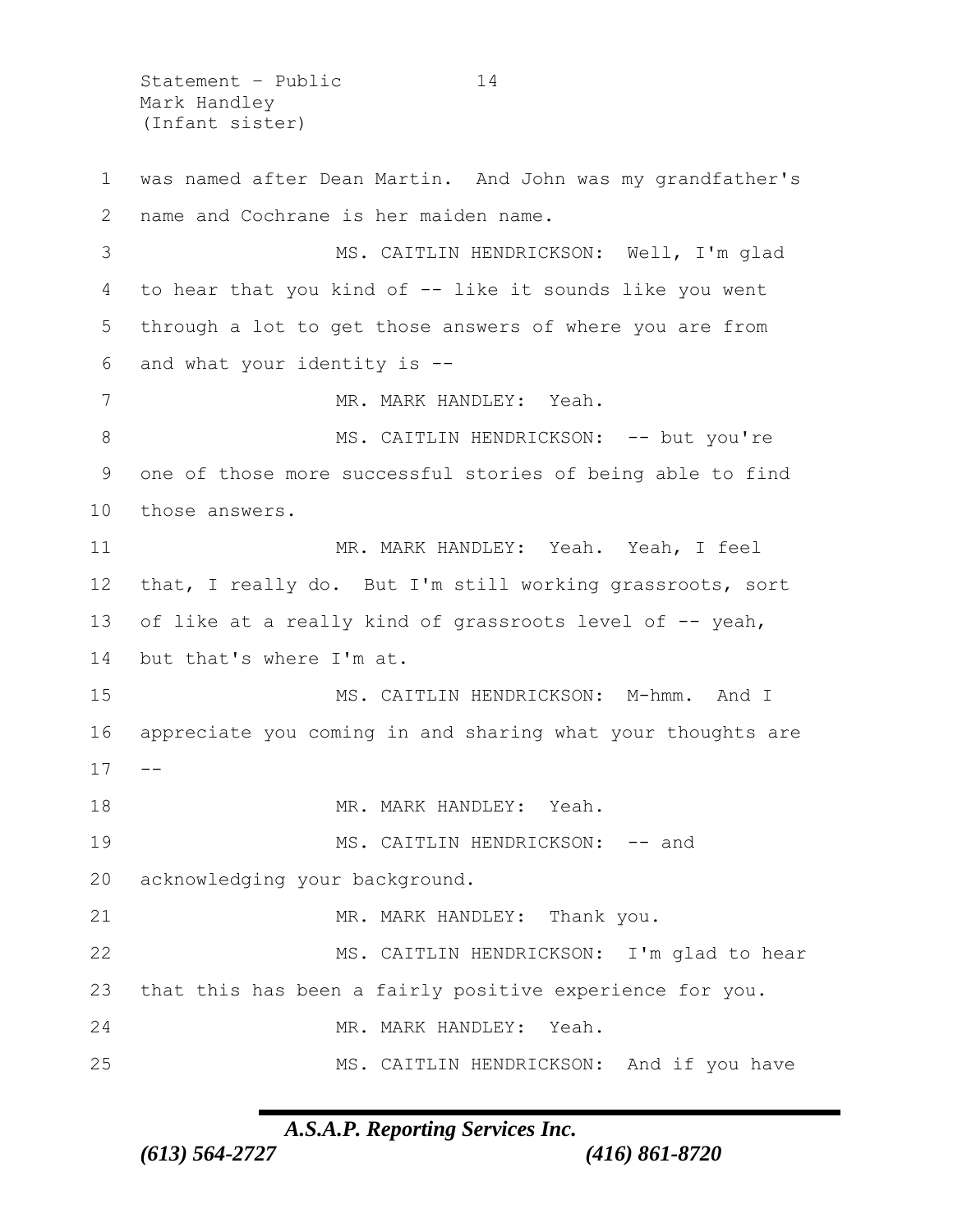Statement - Public 15 Mark Handley (Infant sister)

 any other thoughts or recommendations that I haven't asked you, feel free to share. MR. MARK HANDLEY: Okay. And basically my sharing today was more to bring acknowledgement to that sibling that I never met. So -- 6 MS. CAITLIN HENDRICKSON: The infant, yeah. 8 MR. MARK HANDLEY: So it's like when you say girls and stuff like that, you know what I rarely acknowledge her and -- but I think it's one degree of separation from almost all Aboriginal people of having something horrific like that and knowing about that. So I can't imagine like what happened that night, so. 14 MS. CAITLIN HENDRICKSON: Do you know that sibling's -- what her name was? MR. MARK HANDLEY: No, I don't -- 17 MS. CAITLIN HENDRICKSON: Okay, that's fine. 19 MR. MARK HANDLEY: -- but yeah. But she - - but the mother served time for it so there would be a record of when that incident happened. MS. CAITLIN HENDRICKSON: What was her name again? 24 MR. MARK HANDLEY: [Infant sister] -- oh, I'm going to say [Infant sister] but there's an E in there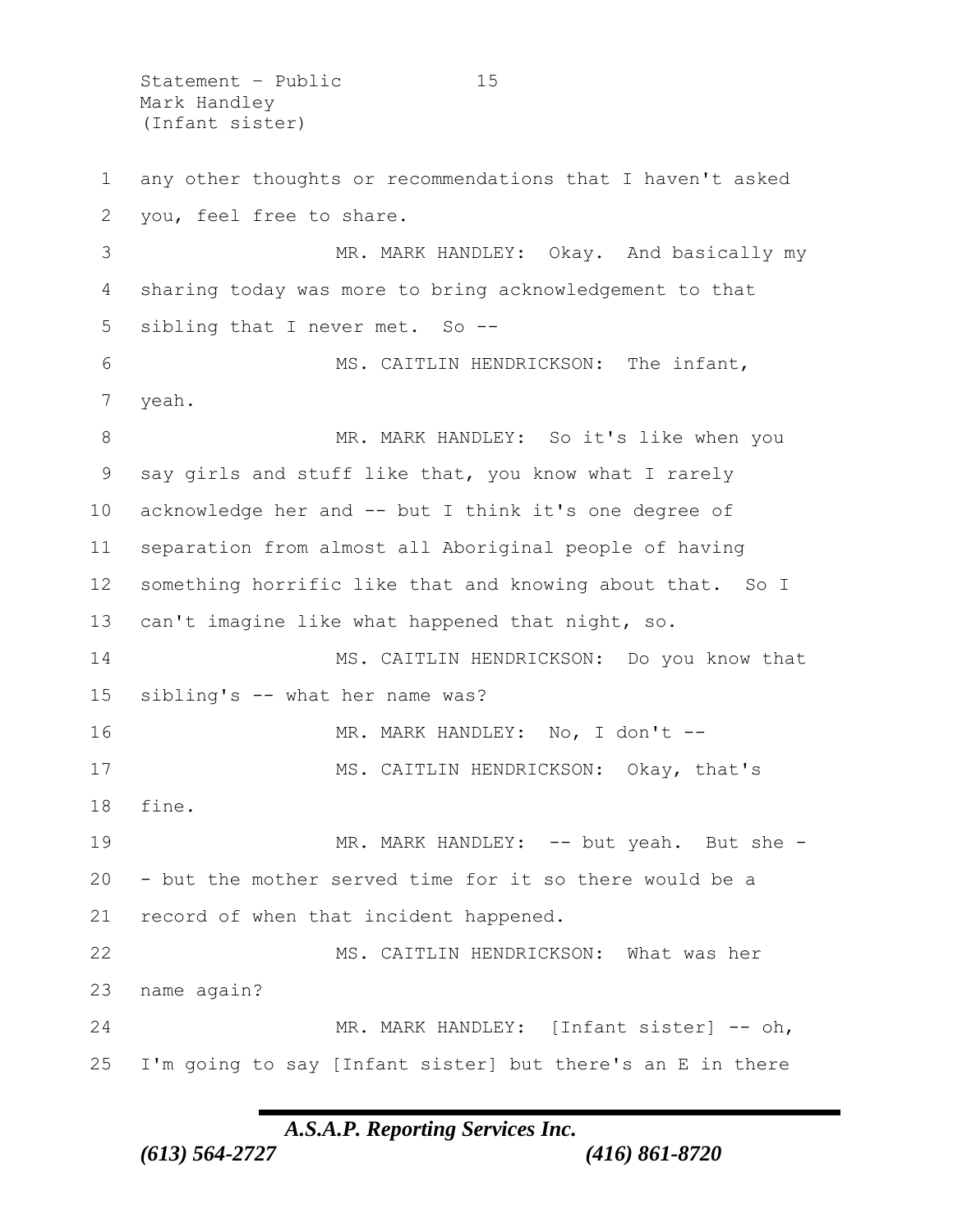Statement - Public 16 Mark Handley (Infant sister)

 somewhere. [Infant sister]. [Father] is my birth father. MS. CAITLIN HENDRICKSON: Yeah. That's fine, yeah. We don't -- if you can't remember that's okay. If there's nothing else you'd like to share I can shut off the recording -- 6 MR. MARK HANDLEY: Okay. 7 MS. CAITLIN HENDRICKSON: -- and you can do some after care. 9 MR. MARK HANDLEY: Okay, cool. 10 MS. CAITLIN HENDRICKSON: It is 11:43 and we're going to shut the recorder off now. --- Whereupon proceeding concluded.